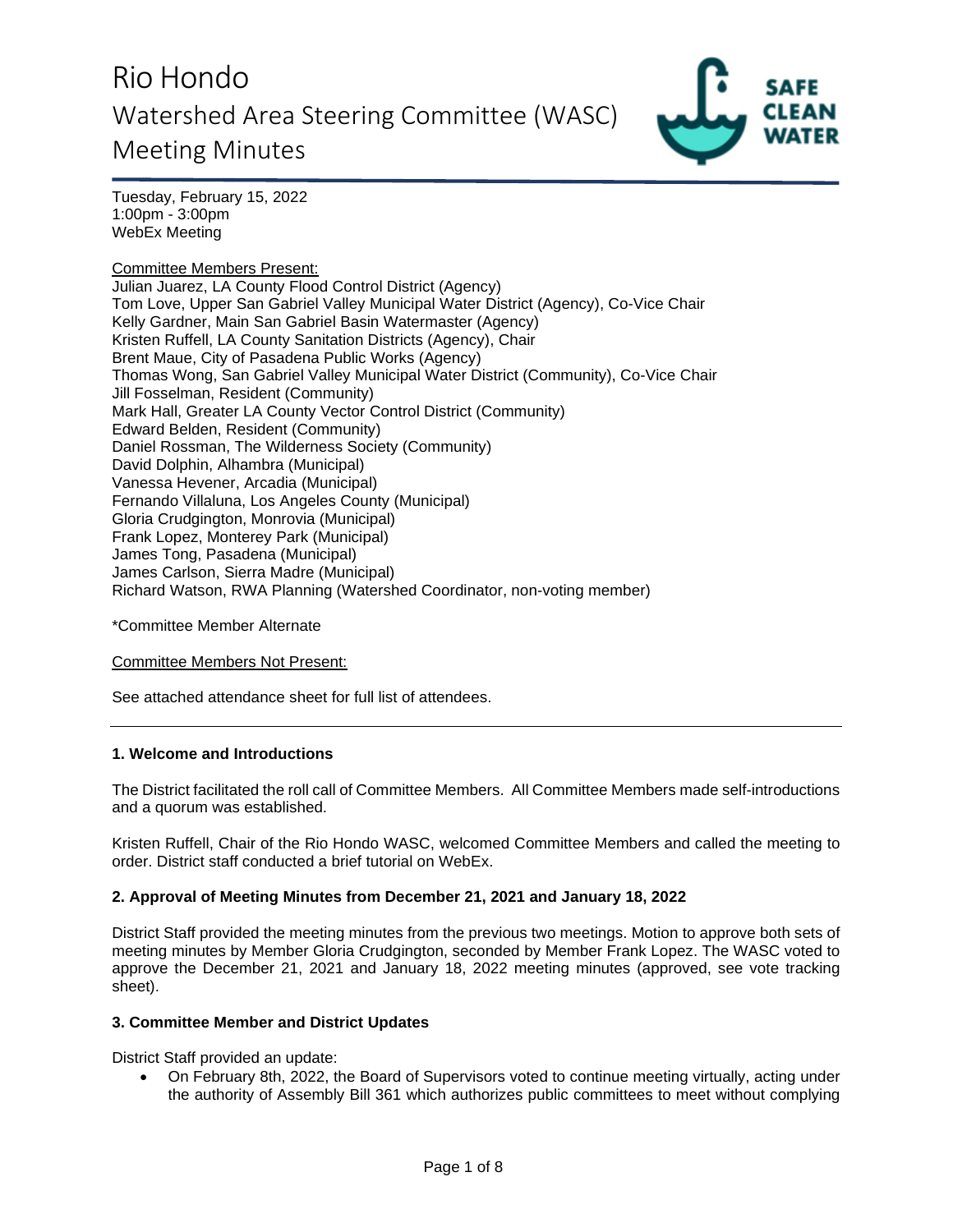

with all the teleconferencing requirements of the Brown Act when the situation warrants it. The Board is reviewing every 30 days and will act to cover all the commissions and committees under their authority.

- For the Regional Program, the District has initiated the process of sending Fund Transfer Agreements for projects approved under Round 2 of the Stormwater Investment Plan (SIP).
- For projects approved in the FY 21-22 SIP, quarterly reports will be due May 15, 2022.
- It is important for the WASC and the work of the Regional Program to remain transparent and fair. These principles are built into the Safe, Clean Water Program (SCWP) and are represented by the *ex parte* disclosures on each agenda. WASC members whose job connects them to specific projects should ask colleagues or consultants to attend WASC meetings to share about or advocate for those projects during SIP deliberations and should avoid using their position as WASC members to advocate for projects from their home entities. Not all projects are connected to a WASC member's full-time job and must advocate for their inclusion during the managed opportunities (the application itself, presentation(s), questions from the WASC, and the public comment period). Ensuring each project gets treated fairly during discussion and voting agenda items and that all proponents have equal access to engage the WASC discussion needs to be part of how the WASC manages itself.

Member Thomas Wong reported a call with the water leaders working group at the end of January, where they did not discuss any specific voting items, but talked to other WASC members about higher level happenings of the WASCs, including the Rio Hondo WASC's request to the District to post the WASC meeting recordings and the District's response. Member Wong understood that recording is not a substitute to participating in the WASC meetings but continues to believe that the District should have recordings available online. Member Wong requested to agendize for a future meeting, a discussion regarding how WASC members should be engaging community members and having opportunities available for the community to engage with the WASC.

## **4. Watershed Coordinator Updates**

Watershed Coordinator Richard Watson provided a presentation summarizing the latest quarterly report (refer to the Watershed Coordinator Update).

Member Mark Hall referenced a reported surplus in the California State budget and asked if the watershed coordinator was tracking the potential of State resources being available for SCWP projects. Watershed Coordinator Watson described a potential new bond measure that could deliver resources but suggested there may only be \$200M statewide for stormwater management projects. The watershed coordinators are tracking available state funding and will share as opportunities become available.

## **5. Ex Parte Communication Disclosures**

No ex parte communication disclosures.

## **6. Public Comment Period**

Nature For All requested the District Staff to share the District's response to the Rio Hondo WASC's request for the public release of WASC meeting recordings.

District staff shared that the District has elected to continue sharing the recording upon a public records request, as permitted under the Public Records Act 54953.(b). The intention is to foster engagement during WASC meetings, as opportunities to participate in the meetings are not available with the recordings.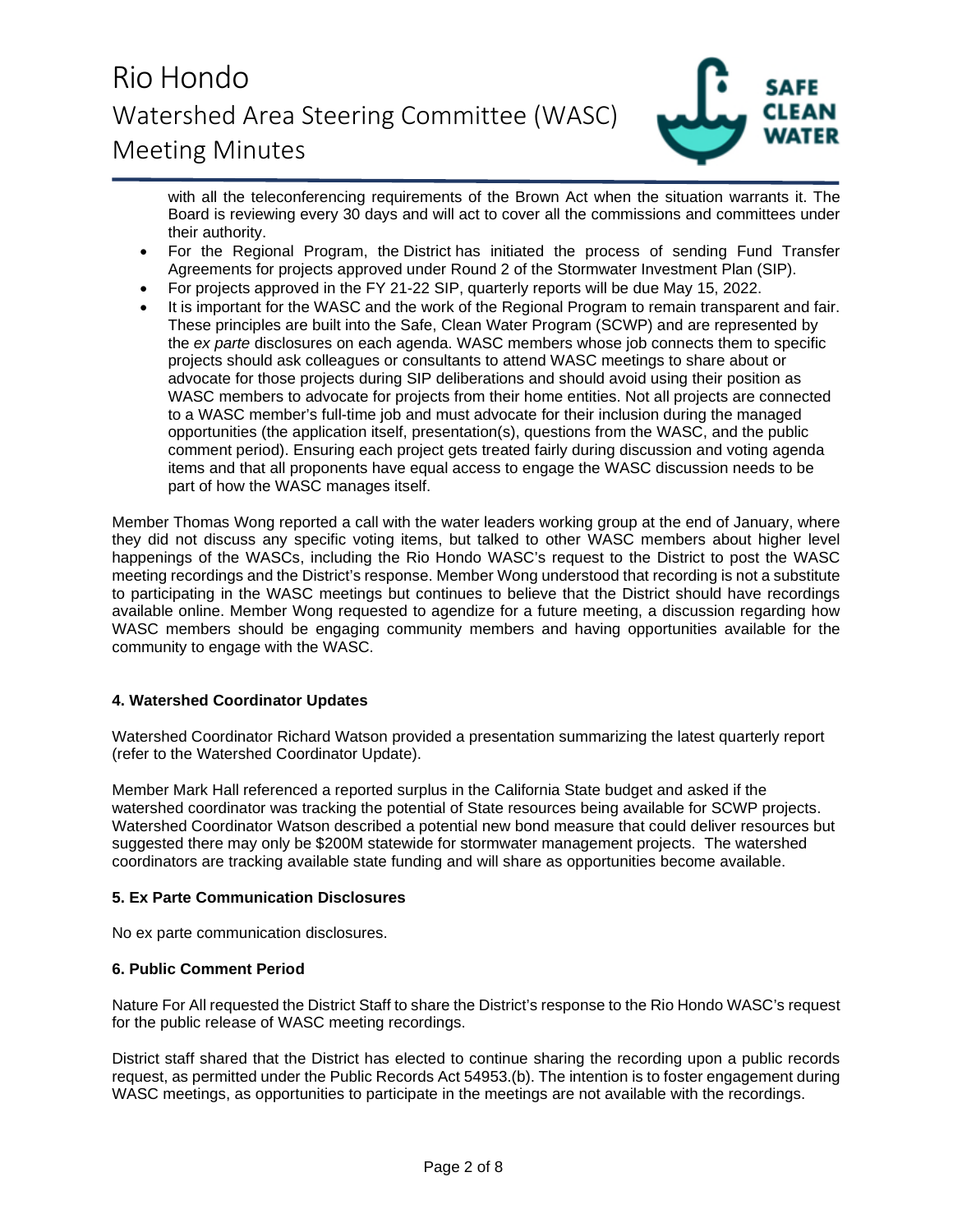

Bryan Matsumoto, a representative from Nature for All, expressed gratitude to the WASC for submitting a request to publicly release the recordings and expressed frustration with the District's response. Nature for All attends the meetings for community members who cannot make the meeting. Nature for All noted that the District does hold public events outside of work hours to allow for greater public participation, yet they apply the opposite logic by holding WASC meetings during regular work hours. Nature for All encouraged the District to publicly release the recordings, and stated that making public records requests on a regular basis is ridiculous. They should take necessary actions to engage the community.

Chair Ruffell noted that the District's response to Nature for All's public comment will be agendized in a future meeting.

### **7. Discussion Items:**

## **a) Regional Program Quarterly Reporting Summary**

## **i. Quarter 3 (January – March 2021) and Quarter 4 (April – June 2021)**

District staff has invited Scientific Study project proponents to speak on behalf of the projects that were not discussed in the prior meeting. They also presented a summary of the Rio Hondo Quarterly Report.

Brad Wardynski spoke on behalf of preSIP: A Platform for Watershed Science and Project Collaboration. Transfer Agreements were processed but completed later than planned, so the schedule was pushed back, including the first deliverable which was submitted in May instead of March. The following deliverables and schedule are proceeding as planned.

Dawn Petschauer and Brianna Datti spoke on behalf of LRS Adaptation to Address the LA River Bacteria TMDL for the ULAR Watershed Management Group. Datti noted that the Adaptation plan was originally scheduled to be submitted in June 2021, but there was a delay to provide adequate time for the group to review it. The plan was submitted to the Regional Board in August 2021. The schedule was pushed slightly but is now proceeding as planned.

Chair Ruffell confirmed with District Staff that some of the projects submitted a multi-year funding request and that the WASC needs to confirm their additional funding requests for this funding cycle. District staff reminded the WASC members that they should be reviewing the quarterly reports and the funding requests posted on the SCWP website.

### **b) Rio Hondo (RH) Project Prioritization and Selection Discussion for populating the Fiscal Year 2022-23 Stormwater Investment Plan**

District staff facilitated a discussion around the Rio Hondo WASC's Stormwater Investment Planning Tool and invited project applicants to discuss any updates to their funding needs.

Eric Shen (San Gabriel Valley Council of Governments (SGVCOG)) spoke on behalf of the Alhambra Wash Dry Weather Diversion, Eaton Wash Dry Weather Diversion, and Rubio Wash Dry Weather Diversion projects. There have been no changes to what is shown on the SIP. The governing board recently completed the Transfer Agreements. The consultants have completed roughly 65% of the design thus far. SGVCOG has issued letters in accordance with AB 52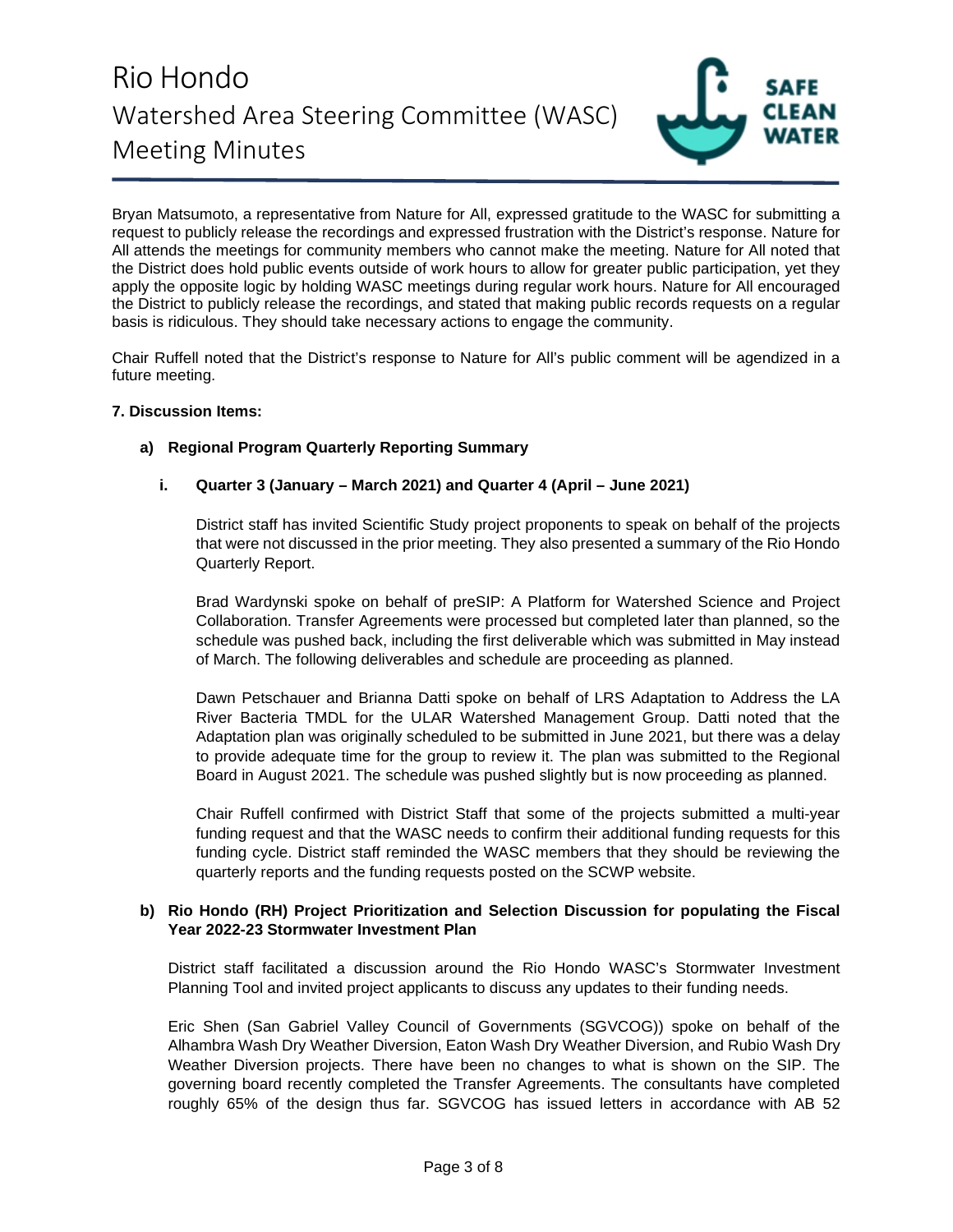

compliance and did not receive any requests for Tribal consultation. They plan to submit an Initial Study/Mitigated Negative Declaration.

Chair Ruffell pointed out that the Vincent Lugo Park Stormwater Capture Project proposed for this funding year uses the same source water as the SGVCOG projects. She said they would follow up with the WASC after conferring with their consultant and acknowledged that Sophia Sousa is also supporting coordination with the consultant design team.

Watershed Coordinator Watson referenced meeting with staff from the engineering firm CWE regarding the impacts of the Vincent Lugo Park project on the Alhambra Wash Dry Weather Diversion project. The Alhambra Wash has a tributary area of 11,000 acres, and the Vincent Lugo Park project collects dry weather runoff from 5,800 of those 11,000 acres. Watershed Coordinator Watson suggested to CWE that the Vincent Lugo Park project take more of the first flush runoff since more of the dry weather runoff will be captured upstream, by the Alhambra Wash project.

Chair Ruffell highlighted that the real-time flow systems being used at the three dry weather diversion projects are specific to diverting dry weather flows. The Vincent Lugo Park project would take dry weather flow away from the other dry weather diversion projects and reduce their benefits. Chair Ruffell expressed concern that adding the Vincent Lugo Park project will not contribute water quality benefits. Chair Ruffell concluded that a better understanding how the projects will interact with each other is needed, in order to determine whether the Vincent Lugo Park project should be funded.

Member Daniel Rossman asked the WASC whether there are tools available to help evaluate how the projects would interact with each other. Chair Ruffell referred to the Safe Clean Water Portal, which displays the projects on a map. Watershed Coordinator Watson noted that there is a visual tool under development which would show the projects in each Watershed Area and illustrate their interactions with one another. The Watershed Coordinator will follow up once the tool is available.

The representative for the Plymouth School Neighborhood Stormwater Capture Demonstration Project was not present at the meeting. Chair Ruffell asked to agendize a discussion with them so that the WASC can make a determination for the SIP.

The representative for the East Los Angeles College Northeast Drainage Area and City of Monterey Park Biofiltration Project was not present for the meeting. Chair Ruffell asked to agendize a discussion with them so that the WASC can make a determination for the SIP.

Jason Casanova spoke about the Merced Avenue Greenway Project. The city needs to submit a budget update to reflect that expenditures for the funding allocated the current fiscal year has been moved to Fiscal Year 2022-2023. Groundbreaking will be take place in May or June of this year. Chair Ruffell asked if the project received funding for this fiscal year. Casanova responded that the project has not received funds as the Transfer Agreement is still in progress. Chair Ruffell pointed out that the funds were allocated previously, so the WASC does not have to allocate additional funds for the next Fiscal Year. District Staff clarified that the funds should be used within 5 years after executing the Transfer Agreements. Chair Ruffell concluded that additional funding does not need to be allocated for this year and that the SIP represents what will be needed for Fiscal Year 2022-2023 for the project.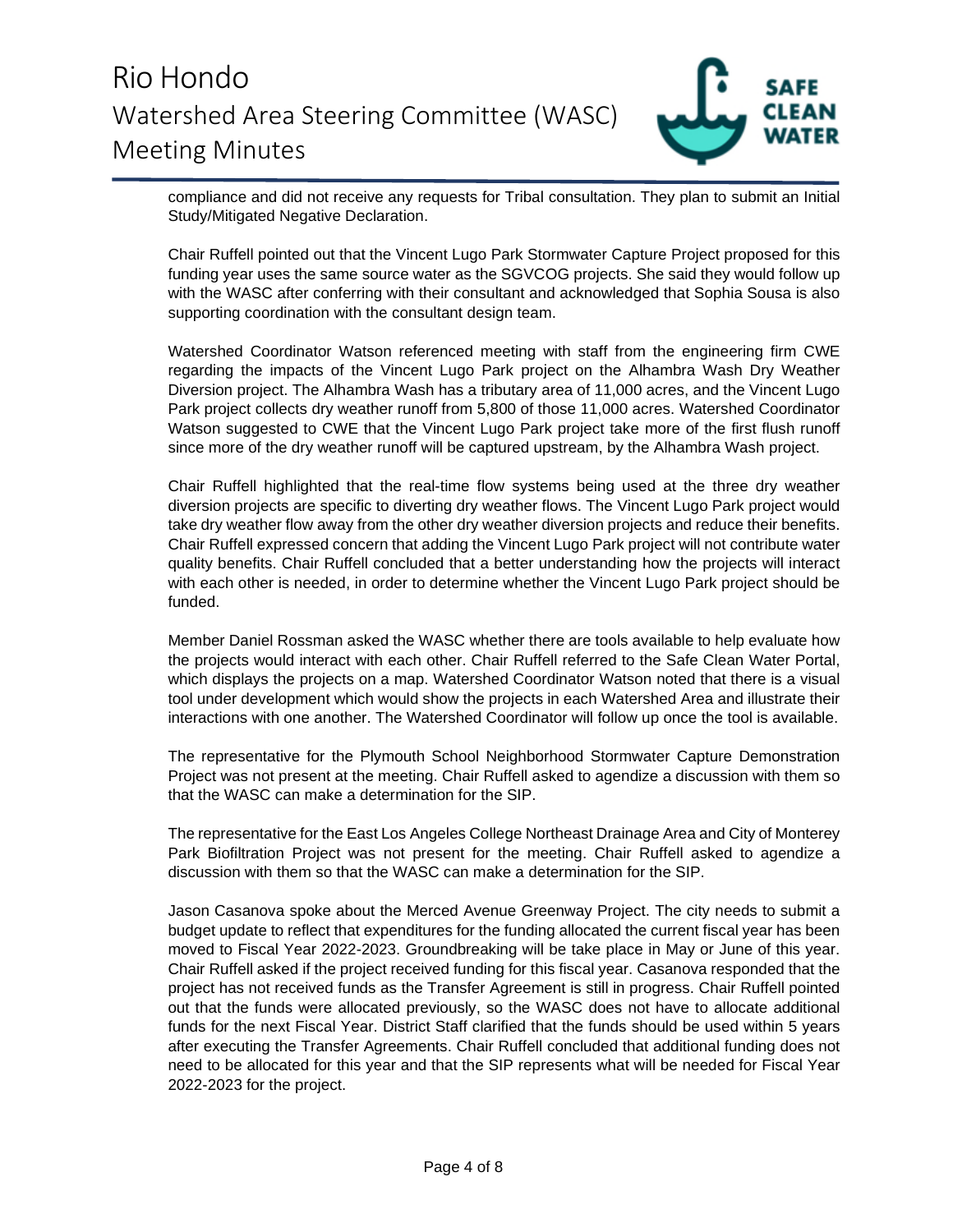

Chair Ruffell clarified that the WASC won't be ranking the projects since only one project was submitted. The WASC will instead focus their work on developing the SIP scenarios.

Chair Ruffell noted that although the Merced Avenue Greenway Project is good, its source water is treated by other dry weather diversion projects.

Member Dolphin asked whether funding the Vincent Lugo Park project will affect funding for the other projects. Chair Ruffell said it will not decrease funding for other projects, but will take half the flows from the Alhambra Wash Project's tributary area. The Alhambra Wash project is a treat and release project. Watershed Coordinator Watson noted that the Vincent Lugo Park project will include an on-site decorative stream, a swale, and a storage tank with circulation prior to discharge into the channel.

### **i. Infrastructure Program**

(1) Vincent Lugo Park Stormwater Capture Project – City of San Gabriel

Laureen Abustan (Brown & Caldwell) confirmed there is infiltration on the park property. Taylor McCauley (Brown & Caldwell) confirmed Watershed Coordinator Watson's description of the project.

Chair Ruffell asked what percentage of the water will be infiltrated versus used at the park. McCauley responded that the specific percentage is unknown, but the project was designed based on the assumption of 0.5 cfs flowing through the Alhambra Wash annually during dry weather.

Member Gardner asked whether the project has considered the downstream dry weather projects that have already been considered under the SCWP and asked the proponent to explain how that consideration affected plans for the Vincent Lugo Park project. Abustan responded that the downstream projects were not considered, but they are open to coordinating with the project teams and the City of San Gabriel to better integrate the Vincent Lugo Park project with those.

Member Dolphin suggested the conversation should be with the City of San Gabriel since they have already supported the project downstream of the Vincent Lugo Park Project, and it seems counterintuitive for the WASC to fund both.

McCauley asked who the project proponents are for the Alhambra Wash Dry Weather Diversion project. Chair Ruffell confirmed that the San Gabriel Valley Council of Governments is the proponent for the project.

Chair Ruffell reminded the WASC that the question at hand is whether funding the Vincent Lugo Park project is the best use of SCWP funds, as funding this upstream project it will deprive flows from a downstream project.

Watershed Coordinator Watson expressed that the Vincent Lugo Park Project site is a "good site" and noted that the original concept was for a water capture project. The Watershed Coordinator suggested the Vincent Lugo Park Project proponents come back with a new project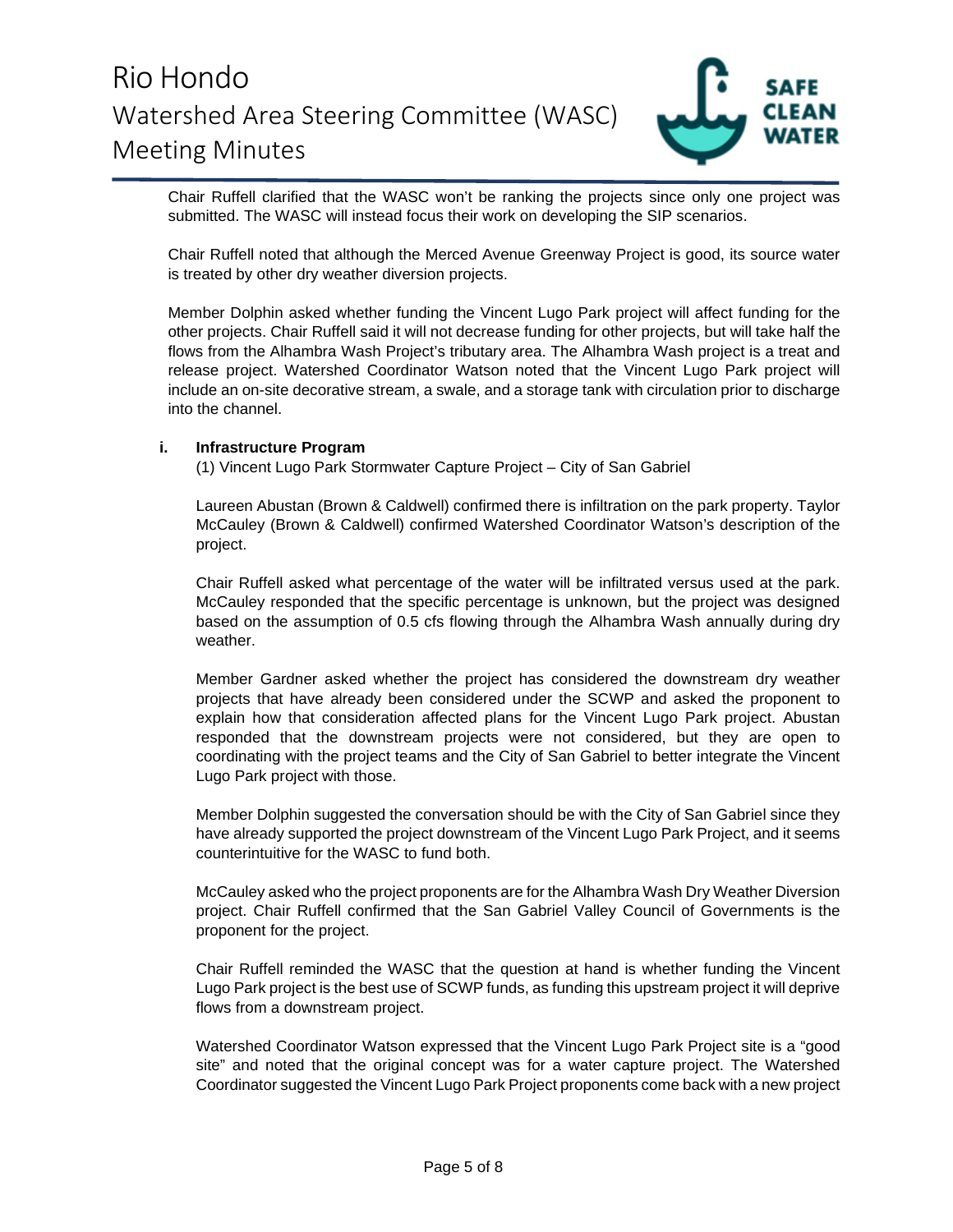

that addresses water capture and wet weather flows. Chair Ruffell called attention to the fact that a wet weather capture and treatment project makes more sense for a city parcel.

Mike Antos (Stantec, Regional Coordination) added that there are efforts to distribute benefits and funding across the Watershed Area. Community investment benefits and water supply benefits are both needed across the area, along with the water quality benefits.

Chair Ruffell agreed and elaborated: making the Vincent Lugo Park project a wet weather project would balance the community investment benefits and provide a benefit that is not already handled by a downstream project.

Member Edward Belden asked if the Vincent Lugo Park project's impacts on the confluence of the Alhambra Wash and Rio Hondo channel have been addressed. Chair Ruffell proposed agendizing the discussion for the next meeting. Abustan agreed to add a discussion item to the next meeting and clarified that the project proponent is here to collaborate. They support the WASC's intentions to evaluate the project in the context of the SCWP, holistically.

Member Jill Fosselman referenced previous discussions about specific project details and requested clarification on the status of those lingering questions. Abustan responded that they had not yet reviewed the previous meeting minutes for details on the discussion and resulting project questions.

Chair Ruffell asked to agendize future discussion on whether the Vincent Lugo Park project belongs on this SIP or whether it should return as a different project.

District Staff reminded the WASC of the SIP development requirements. Allocations for Infrastructure Program (IP) projects should comprise more than 85% of funding; Scientific Studies (SS) should receive less than 5%; and Technical Resources Program (TRP) projects should receive less than 10%.

Watershed Coordinator Watson asked for information about the time period for which the SIP requirements apply. District staff responded that the requirements apply to the 5-year SIP and are inclusive of previously funded Projects, studies, and concepts.

District Staff noted that they are waiting for the Southern California Coastal Water Research Project scientific study reviews before discussing the Scientific Studies for the SIP. The District is expecting the reviews by the end of February and they will be available for the WASC to review prior to the next meeting.

Member Dolphin asked whether the allocation distribution shown on the SIP tool is for the current fiscal year. District Staff responded that it is for the 5-year duration. Member Dolphin asked which scenario has the allocation distribution of 82%:12%:6% (IP:SS:TRP). District Staff clarified that the scenario excludes the Vincent Lugo Park project, whereas the allocation distribution of 86%:10%:4% includes the Vincent Lugo Park project. Both scenarios assume all of the Scientific Studies will be funded. Based on the SIP development requirements and current guidance, the WASC will not be able to fund all of the Scientific Studies as they will not receive less that 5% of the funding allocated over the 5 year SIP.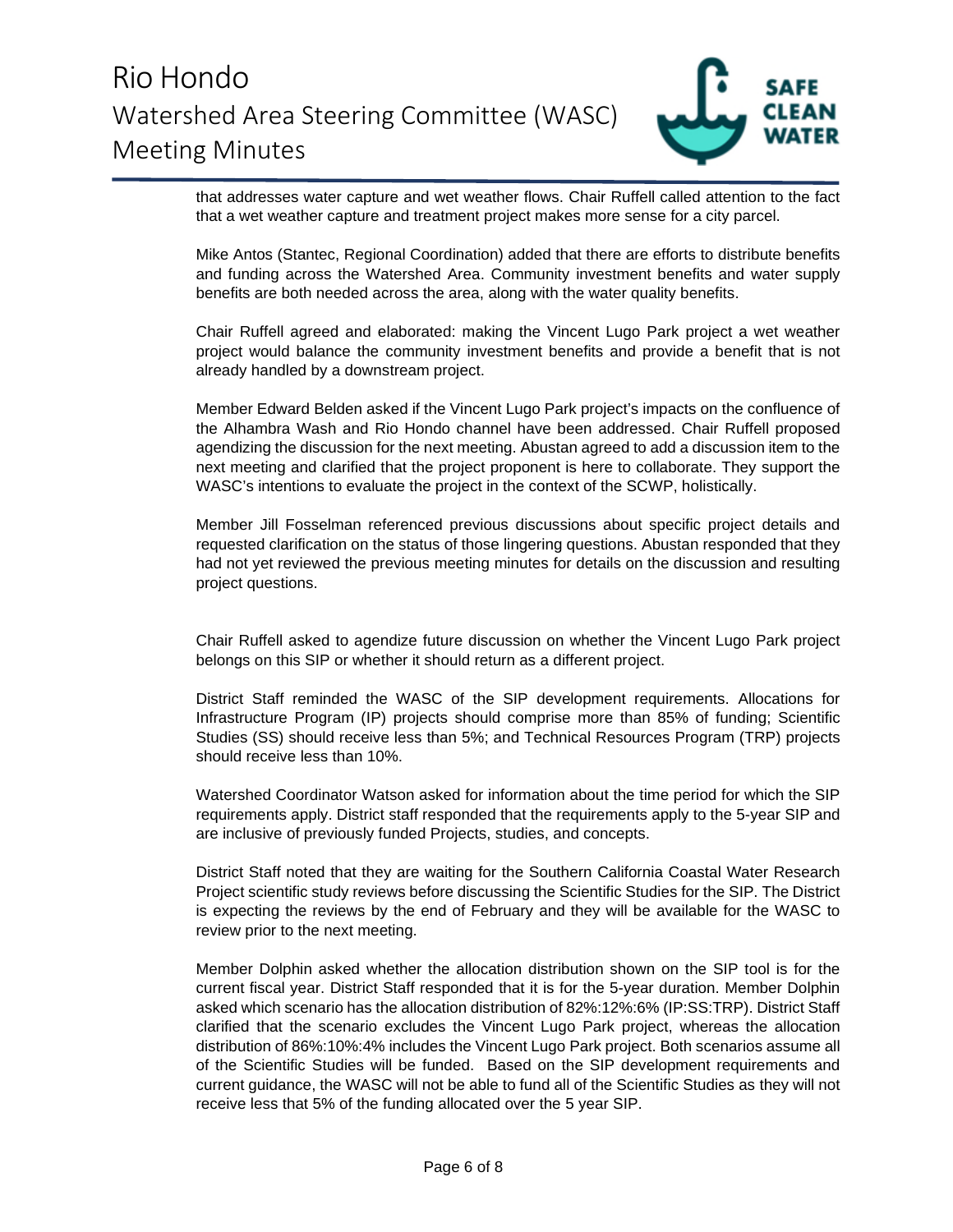

Chair Ruffell asked to agendize (1) discussion with the Vincent Lugo Park project proponents on their response to the WASC's questions and (2) a voting item to preliminarily include the Vincent Lugo Park project in the current SIP.

Member Rossman asked if funding the Scientific Studies earlier in the program would provide more flexibility in programming future SIPs. District Staff responded that the Program Ordinances and Guidelines apply the requirements on a rolling 5-year timescale, which is reflected in the SIP tool. Member Rossman asked whether the tool will reflect funding for potential future projects. District Staff responded that the tool only includes projects that have been approved and proposed in the current and previous cycles. Member Rossman pointed out that this approach may be limited because additional projects may be included in future years which would not be captured in the current calculation.

Antos suggested that the Vincent Lugo Park project proponents refer to the December Meeting Minutes, which capture the WASC's dialogue in extensive detail and include the Committee's questions about the project. Antos further noted that the formula for the SIP will recalculate every year, but the math is done on the numbers now. The SIP modifications do not impact the math from previous years.

Member Rossman asked whether the limited nature of the tool will limit the ability of the WASC to fund the Scientific Studies. Antos responded that the tool reflects the WASC's constraints defined under the Programs Ordinance. Member Rossman disagreed, noting that if there were projects that had greater spending allocated for future years, they should change the formula and not change the amount of revenue received. Total annual Regional Program funds available would not be impacted by or used in the allocation distribution calculation. Per current ordinance and guidance language, the calculation looks at the distribution of funding for Projects in the 5-year SIP which only includes projects that have been approved and proposed in the current and previous cycles. The SCWP cannot anticipate how the WASC will choose to allocate future funding. The Member requested District Staff take a closer look at the SIP tool. Chair Ruffell asked to agendize discussion of the SIP tool and the Scientific Study review to a future meeting.

Member Wong expressed interest in better understanding how the Program Ordinance limits expenditures for IP, SS, and TRP projects at the WASC-level as opposed to program-wide. Member Wong is also interested in seeing if the WASC is limited from investing in TRP and SS projects if there aren't any IP submittals. The Member observed that it seems like investing in TRP nonetheless would be smart.

#### **8. Public Comment Period**

No public comments.

#### **9. Voting Items**

No voting items.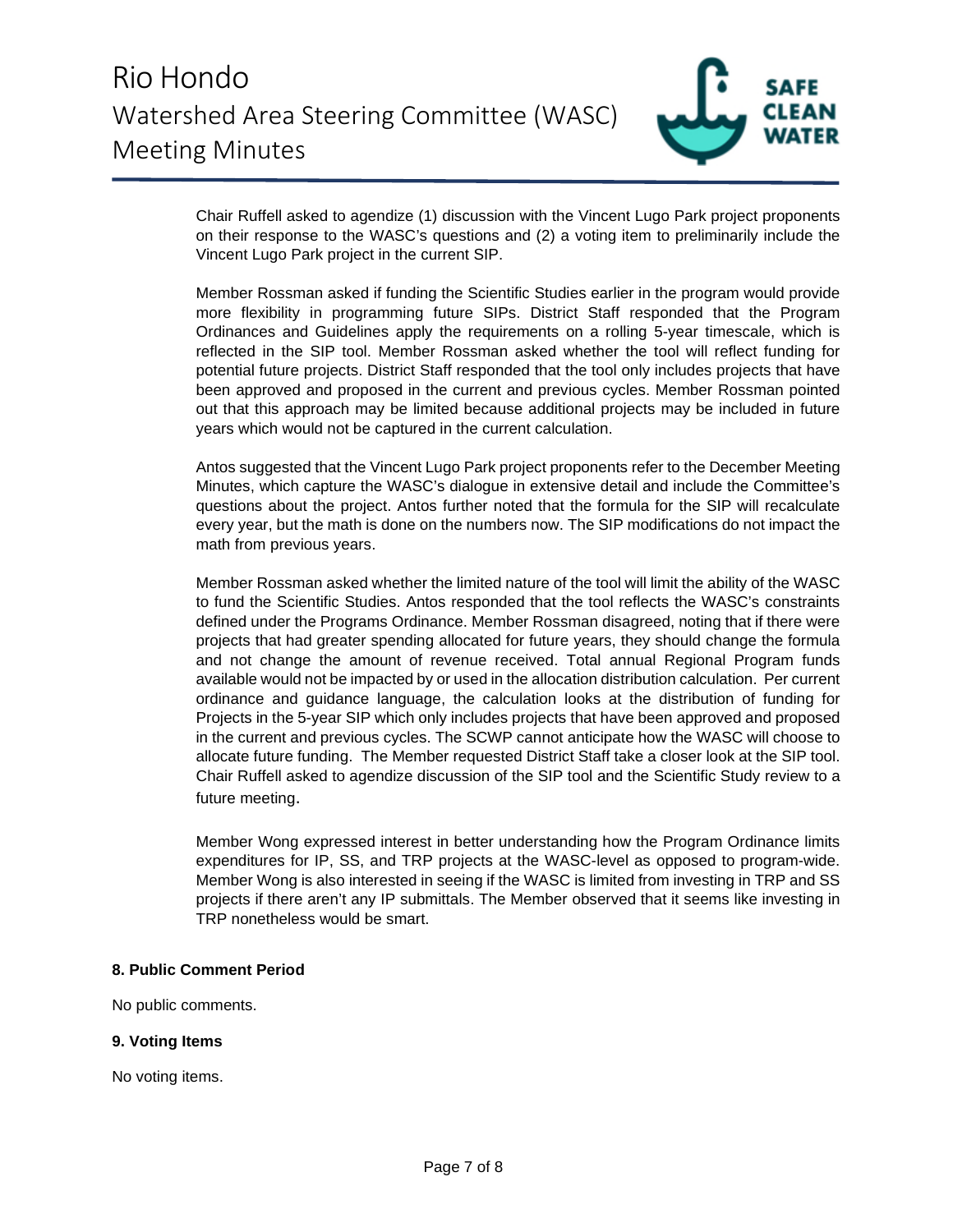

## **10. Items for Next Agenda**

The next meeting will be held Tuesday, March 15, 2022, from 1:00 – 3:00 PM.

a) Rio Hondo (RH) Project Prioritization and Selection Discussion for populating the Fiscal Year 2022- 23 Stormwater Investment Plan (SCW Portal)

District Staff will provide an update on the SIP allocation requirements and invite the project proponents back.

Chair Ruffell requested to add a voting item to collect the committee's opinion to include the Vincent Lugo Park project in the SIP. Scientific Studies will be evaluated at the next meeting for inclusion in the SIP.

### **11. Adjournment**

Chair Ruffell thanked WASC members and the public for their attendance and participation and adjourned the meeting.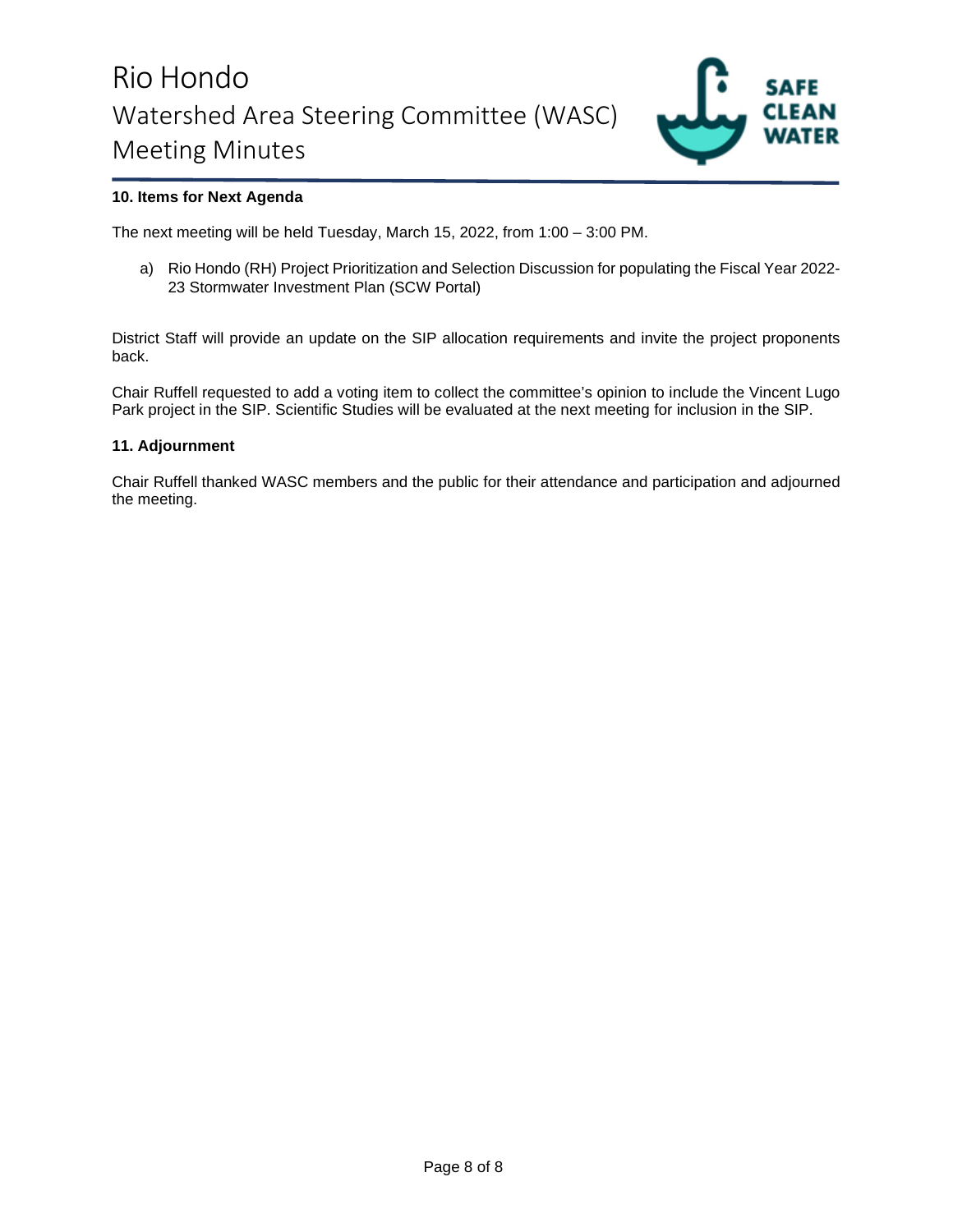| RH WASC - February 15, 2022                                         |                        |                           |                       |                     |                                                   |                |                |                |                |                |                |                |
|---------------------------------------------------------------------|------------------------|---------------------------|-----------------------|---------------------|---------------------------------------------------|----------------|----------------|----------------|----------------|----------------|----------------|----------------|
|                                                                     | <b>Quorum Present</b>  |                           |                       |                     | <b>Voting Item</b>                                |                |                |                |                |                |                |                |
| <b>Member Type</b>                                                  | <b>Member</b>          | Voting/<br>Present?       | Alternate             | Voting/<br>Present? | Approve 12/21, and 1/22<br><b>Meeting Minutes</b> |                |                |                |                |                |                |                |
| Agency                                                              | Julian Juarez          | X                         | Ramy Gindi            |                     | V                                                 |                |                |                |                |                |                |                |
| Agency                                                              | Tom Love               | X                         | Patty Cortez          |                     | Y                                                 |                |                |                |                |                |                |                |
| Agency                                                              | Kelly Gardner          | v                         | <b>Tony Zampiello</b> |                     | $\mathsf{v}$                                      |                |                |                |                |                |                |                |
| Agency                                                              | Kristen Ruffell        | X                         | Quynh Tran            |                     | $\mathsf{v}$                                      |                |                |                |                |                |                |                |
| Agency                                                              | <b>Brent Maue</b>      | X                         | Kris Markarian        |                     | $\mathsf{v}$                                      |                |                |                |                |                |                |                |
| <b>Community Stakeholder</b>                                        | Thomas Wong            | X                         | Bryan Matsumoto       |                     | $\checkmark$                                      |                |                |                |                |                |                |                |
| <b>Community Stakeholder</b>                                        | Jill Fosselman         | X                         |                       |                     | Y                                                 |                |                |                |                |                |                |                |
| <b>Community Stakeholder</b>                                        | Mark Hall              | X                         | <b>Mark Daniel</b>    |                     | v                                                 |                |                |                |                |                |                |                |
| <b>Community Stakeholder</b>                                        | Edward Belden          | X                         |                       |                     | V                                                 |                |                |                |                |                |                |                |
| <b>Community Stakeholder</b>                                        | Daniel Rossman         | X                         | Liliana Griego        |                     | $\mathsf{v}$                                      |                |                |                |                |                |                |                |
| <b>Municipal Members</b>                                            | David Dolphin          | $\boldsymbol{\mathsf{x}}$ | Latoya Waters         |                     | Α                                                 |                |                |                |                |                |                |                |
| <b>Municipal Members</b>                                            | Vanessa Hevener        | X                         | <b>Eddie Chan</b>     |                     | Y                                                 |                |                |                |                |                |                |                |
| <b>Municipal Members</b>                                            | Fernando Villaluna     | X                         | Ruby Wang             |                     | Y                                                 |                |                |                |                |                |                |                |
| <b>Municipal Members</b>                                            | Gloria Crudgington     | X                         | Alex Tachiki          |                     | $\mathsf{v}$                                      |                |                |                |                |                |                |                |
| <b>Municipal Members</b>                                            | Frank Lopez            | $\boldsymbol{\mathsf{x}}$ | <b>Bonnie Tam</b>     |                     | $\mathsf{v}$                                      |                |                |                |                |                |                |                |
| <b>Municipal Members</b>                                            | James Tong             | X                         | <b>Kris Markarian</b> |                     | Y                                                 |                |                |                |                |                |                |                |
| <b>Municipal Members</b>                                            | James Carlson          | X                         | Chris Cimino          |                     | $\mathsf{v}$                                      |                |                |                |                |                |                |                |
| <b>Watershed Coordinator</b><br>Non-Voting Member (RWA<br>Planning) | <b>Richard Watson</b>  | X                         | Julie Millett         |                     |                                                   |                |                |                |                |                |                |                |
| <b>Total Non-Vacant Seats</b>                                       | 17                     |                           |                       | Yay (Y)             | 16                                                | $\overline{0}$ | $\overline{0}$ | $\overline{0}$ | $\overline{0}$ | $\overline{0}$ | $\overline{0}$ | $\overline{0}$ |
| <b>Total Voting Members Present</b>                                 | 16                     |                           |                       | Nay (N)             | $\overline{0}$                                    | $\overline{0}$ | $\overline{0}$ | $\overline{0}$ | $\Omega$       | $\overline{0}$ | $\Omega$       | $\Omega$       |
| Agency                                                              | $\boldsymbol{\Lambda}$ |                           |                       | Abstain (A)         | 1                                                 | $\overline{0}$ | $\overline{0}$ | $\overline{0}$ | $\mathbf{0}$   | $\overline{0}$ | $\Omega$       | $\overline{0}$ |
| Community Stakeholder                                               | 5                      |                           |                       | Total               | 17                                                | $\Omega$       | $\Omega$       | $\overline{0}$ | $\Omega$       | $\overline{0}$ | $\Omega$       | $\Omega$       |
| <b>Municipal Members</b>                                            |                        |                           |                       |                     | Approved                                          | Not Approved   | Not Approved   | Not Approved   | Not Approved   | Not Approved   | Not Approved   | Not Approved   |